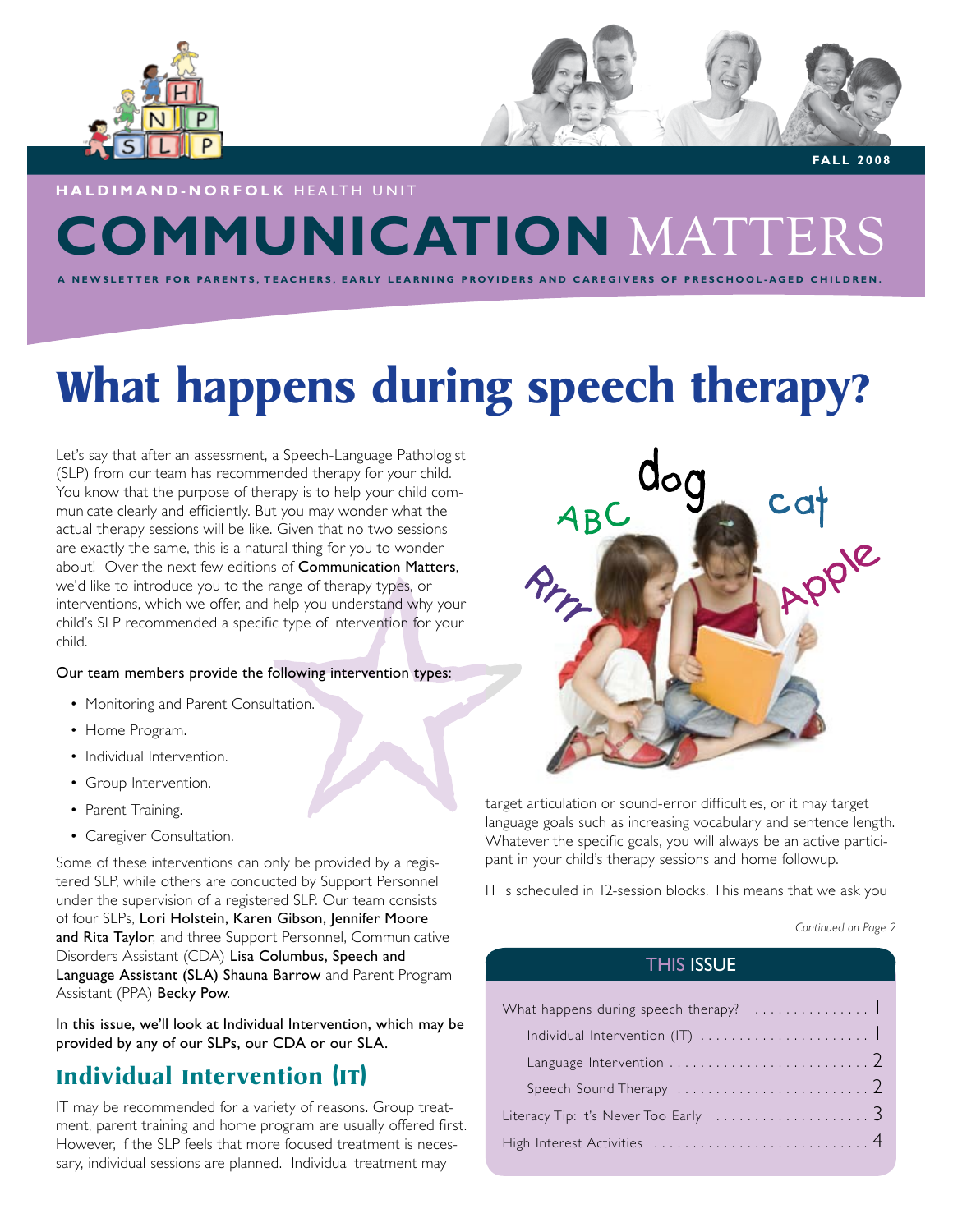#### *Continued from Page 1*

to commit to bringing your child to one of our clinics for 12 sessions, either once a week for 12 weeks or twice weekly for six weeks. At the end of a block, your child's SLP will reassess and, with your input, determine the next step to take.

If your child's therapy is provided by one of our Support Personnel, you'll get a Management Plan. This form outlines the goals that the SLP, with your input, has identified for your sessions. It also gives you the contact information you need if you have to cancel or change a session time. The Management Plan is important to us because it helps the CDA or SLA plan sessions and communicate with the SLP about the progress your child makes. It's important to you because it tells you clearly what the targets are.

### **Language Intervention:**

If your child is asked to come for individual treatment targeting vocabulary, concepts, sentence length or parts of speech (e.g., pronouns such as he, she), a typical session may be theme-based. Examples of themes are animals, body parts, people and places or describing words. Some structured activities may be in place such as colouring, story time, a game or a craft.

As well, unstructured activities focused on the theme of the day may be introduced. For example, you and your child may spend

time in the session playing with a barn and farm animals if you are targeting animals as a theme. You may pretend to dress and feed a doll if you are targeting body parts, or use a doll's house with male and female figures if you're working on pronouns.

You might wonder, *"Why are we just playing?"* Remember that play is the way that young children learn. During play time, the SLP, CDA or SLA providing your sessions will demonstrate and coach you on strategies you can use with your child at home. She may ask you to join her with your child in play on the floor and show you how to model the words you would like your child to use. You'll learn how to use imitation to encourage your child's language and how to add words into the play interaction. Feedback is provided

and you will have a chance to practice the strategies and ask questions before trying them at home on your own.

For some children, the SLP may recommend the use of pictures, Picture Communication Symbols (PCS), gestures or Signed English in addition to speech. These additional (or augmentative) systems can reduce children's frustration if oral speech is really difficult for them. Research tells us that the use of augmentative communication often results in an increase in speech, rather than a dependence on the non-vocal system, as some parents fear. If your child's SLP has recommended an augmentative system, she will be helping you to learn and use it effectively with your child during your sessions.

### **Speech Sound Therapy**

choo choo

**DOOD** 

If your child is having difficulty producing speech sounds, you may be asked to come in for individual treatment sessions focusing on improving articulation, phonology, and/or oral motor skills. Articulation is the physical production of speech sounds. Phonology refers to a child's use of the sound rules of a language, which most of us learn unconsciously in early childhood. If a child isn't learning the rules naturally, sometimes we need to increase his or her awareness of how speech sounds work in English. Oral motor skills refer to the ability to move and coordinate the muscles of breathing and speech in order to produce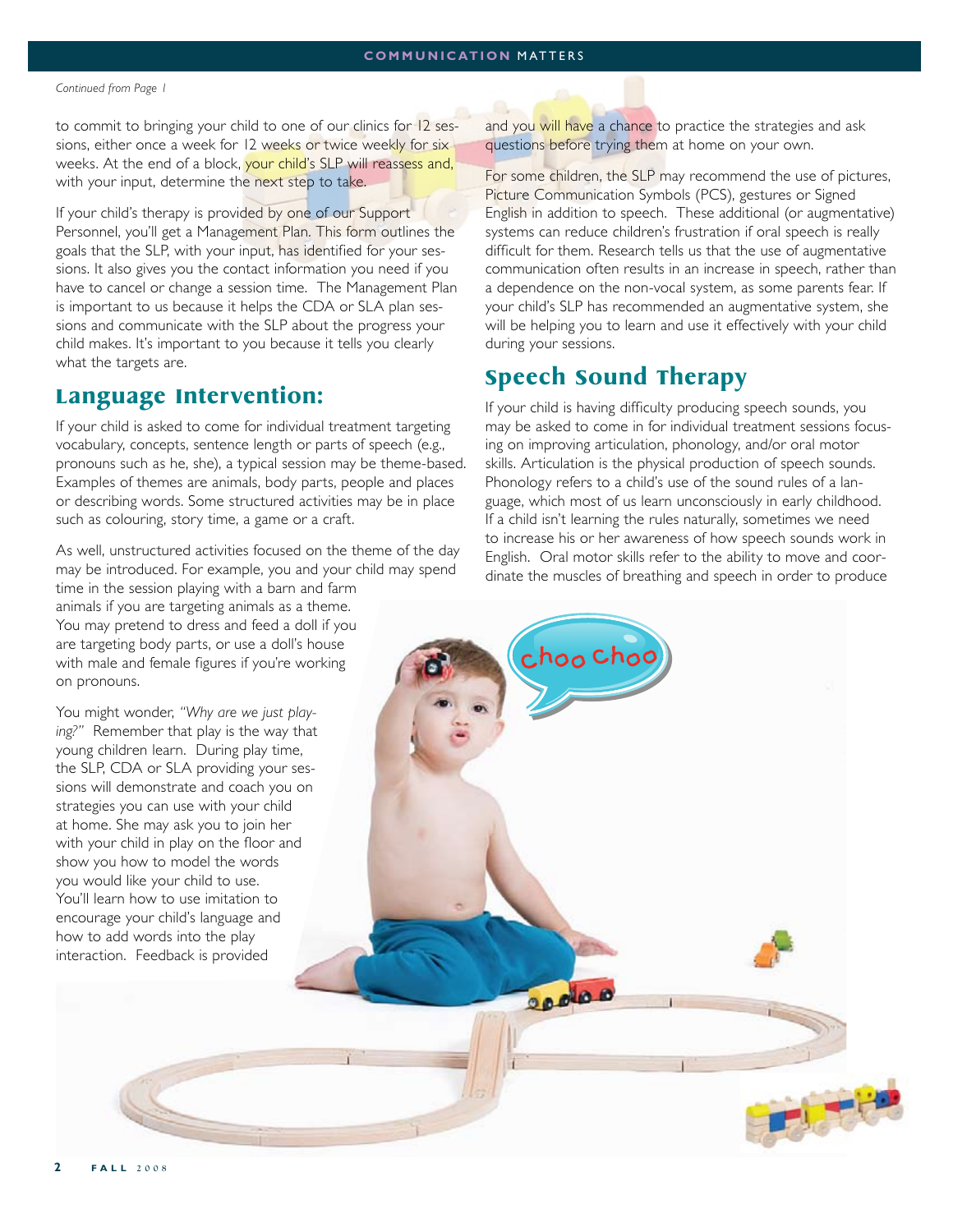### **communication** matters

speech sounds. A child may have difficulties in any or all of these areas that result in a recommendation for individual intervention.

A typical speech sound session might begin with an introduction of the sound being targeted. The SLP, CDA or SLA may use story books that feature many occurrences of the sound. For example, if your child was working on the sound "s" at the beginning of words (as in sun), the session might include sharing the book Silly Sally. You'll notice that the SLP, CDA or SLA may not read all of the words as written, but might share the book with you and your child in a way that stresses the target sound.

Another way to introduce and stress the target sound is through the Jolly Phonics program. This program, which is used in many local Kindergarten classes, provides your child with a picture and action as a reminder of what sound they are working on. For example, if your child is practicing the "s" sound, he or she may colour a picture of a snake and learn a hand gesture similar to the movement of a snake.

Once you and your child have had lots of opportunities to hear the target sound, you'll share many activities to practice saying the sound in fun and creative ways. Your child may put a puzzle together and practice saying the sound to earn the puzzle pieces. You may all play a game together that features words that start with the target sound. Your child may colour and cut out cards with pictures of words containing their practice sound, and take them for home practice. Your child will gradually learn to master the sound all by itself, in syllables, in words and, finally, in phrases or sentences. Every session looks a little different depending on the age of your child, the sound being targeted, the level of practice and the person who is planning your session. Regardless of the games that are played and the structure of the session, you will be shown how to work with your child at home to continue practice throughout the week. Homework activities are provided to help in this process.

If your child has oral motor difficulties, your SLP may give you additional exercises to help strengthen the oral musculature. She may recommend lots of repetition of the sound by itself or the sound in single words, to develop coordination of the muscles. Speech is a motor activity, similar to any other thing we learn to do physically. Some people learn it more naturally than others, just like some people are "natural" athletes. Others require more practice. But just like learning to swim, play tennis or ride a bike, practice makes perfect! Your child won't master sounds with just one or two short visits with us each week. Your involvement in home practice is critical.

*Our main goal for every child is that he or she becomes a confident communicator who enjoys interacting with others. So, whatever the goals are of your child's individual intervention sessions, you can be sure that the sessions will be fun!* 

## **Literacy Tip It's Never Too Early**

Even very young children benefit from being exposed to pictures and books. Children start to learn about books, stories and language long before they are ready to read. Books provide opportunities for children to learn about new and interesting things they may not otherwise see, and provide the opportunity for closeness between you and your child.

As infants and toddlers, children will not "read" books, but they can "share" books with you. They may simply flip the pages, hold them backwards or upside down, chew on them or stack them in a pile. As they grow older they learn to hold the book correctly, to look at the pictures, begin to notice the words and enjoy hearing the story that goes with the pictures. By allowing your child to explore books right from the start, you teach your child that reading can be a fun, enjoyable activity.

### When choosing books for infants, choose books that:

- Have bright, colourful pictures.
- Have only one picture per page.
- Are made of heavy board, vinyl or cloth.
- Have interesting things to touch and feel.
- Have simple language and few words on a page.

### When choosing books for older babies and young toddlers, choose books that:

- Are made of thick board or cloth.
- Have real photographs of people and animals.
- Have real photographs of family members.
- Have pictures of different activities like going to the store or library.
- Have interesting things to touch and feel.
- Have simple stories and very little writing on the page.
- Have rhythm or song with lots of repetition.